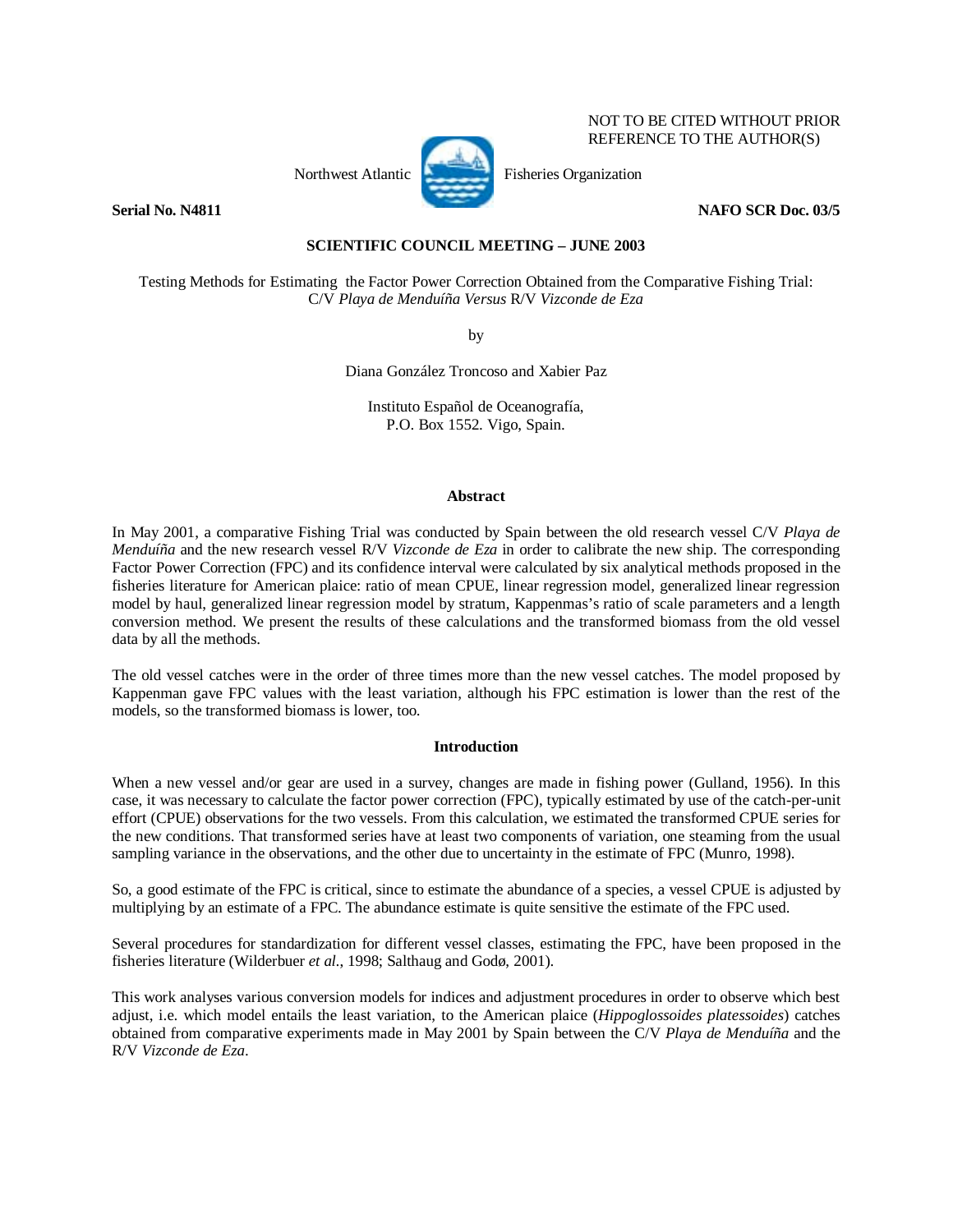## **Material and Methods**

In May 2002, the R/V *Vizconde de Eza*, with a net type *Campelen*, replaced definitively the C/V *Playa de Menduíña*, with a net type *Pedreira*, as a research vessel to carry out the Spring Spanish Bottom Trawl *Platuxa* made since 1995 on NAFO Div. 3NO. In order to maintain the data series from the C/V *Playa de Menduíña*, in May 2001 a comparative fishing experiment between the two vessel was conducted in the surveyed area. The objective was to calculate the more precise Fishing Power Correction (FPC), which permit transform the C/V *Playa de Menduíña* data series into the R/V *Vizconde de Eza* data series minimizing the associated error.

In total, 92 paired hauls for a period of half an hour was made, two of them no valid. The vessels remained as close each to other as safety considerations permitted. For details, see Paz *et al.*, 2002. To obtain the FPC, six different models were considered, as follows:

The first model (Cochran, 1977) is the simplest. It is simply based on dividing the means of CPUE for each vessel to obtain an idea of how much a ship catches than the other ship. The formula is:

$$
\hat{R} = \frac{\sum_{i=1}^{n} y_i}{\sum_{i=1}^{n} x_i} = \frac{\sum_{i=1}^{n} y_i}{\sum_{i=1}^{n} x_i}
$$

where  $x_i$  is the C/V *Playa de Menduíña* catch in the haul  $i$ ,  $y_i$  is the R/V *Vizconde de Eza* catch in the haul  $i$ , and n is the total number of hauls. We can estimate the variance of this expression with the following formula (Cochran, 1977):

$$
Var(\hat{R}) = \frac{\sum_{j=1}^{n} (y_j - \hat{R}x_j)^2}{n\overline{x}^2(n-1)}
$$

where  $\bar{x}$  is the mean of the catches of the C/V *Playa de Menduíña*.

If the two vessels catch the same, the estimated value is 1. If it is lower than 1, it indicates that the C/V *Playa de Menduíña* catches more than the R/V *Vizconde de Eza*, and *vice versa*.

An asymptotic confidence interval can be estimated with a level of significance  $\alpha = 0.05$  as follows:

$$
\left(\hat{R} - z_{0.025}\sqrt{Var(\hat{R})}, \hat{R} + z_{0.025}\sqrt{Var(\hat{R})}\right)
$$

where  $z_{0.025} = 1.96$  is the 97.5<sup>th</sup> quantile of a standard normal distribution.

The second model was proposed by Robson (1966) as a multiplicative model to establish the relationship between the CPUEs of two vessels:

$$
CPUE_{ij} = \exp(\mu + t_i + \varepsilon_{ij})
$$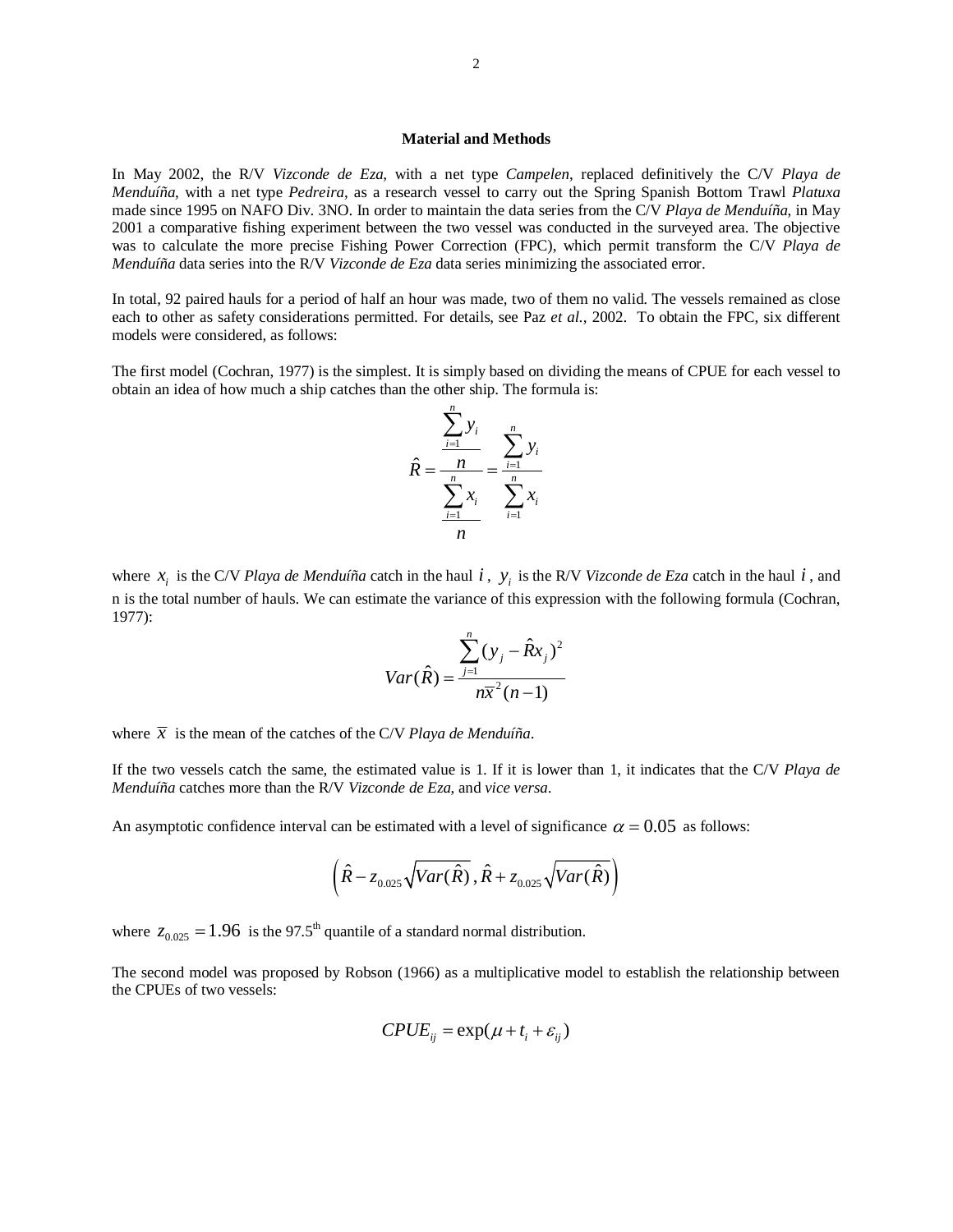$$
\ln(CPUE_{ij}) = \mu + t_i + \varepsilon_{ij}
$$

giving the following estimation of the FPC (Sissenwine and Bowman, 1978):<br>  $FPC = \frac{CPUE_2}{} = \exp(2t(1 + 0.5s^2))$ 

$$
FPC = \frac{CPUE_2}{CPUE_1} = \exp(2t(1 + 0.5s^2))
$$

where parameters are estimated by linear regression, taking into consideration that  $t_1 = t = -t_2$  and  $s^2$  is the variance obtained in the estimate of *t* . In this case, the 95% confidence interval is calculated as follows:

$$
\exp(2t-2*1.96*s, 2t+2*1.96*s)
$$

In this model, we assume that the catch depends only on the ship effect, which is no realist. So, we introduce a third model based in the model of Robson, too, that introduce the haul effect,  $h_i$ :

$$
CPUE_{ij} = \exp(\mu + t_i + h_j + \varepsilon_{ij})
$$

We transform this equation by logarithms. The expressions of the linear model, the FPC estimation and the confidence interval are the same as in the last model. The only difference are that the linear model was adjusted by

generalized linear regression assuming that  $h_{\rm l}$ 2 *n j j*  $h_1 = -\sum h$  $=-\sum_{j=2}^{n} h_j.$ 

A fourth model was proposed by Allen and Punsli (1984) and it is described in Hilborn and Walters (1992). This is a multiplicative model, as the last two models, but by stratum instead of by haul. The model is as follows:

$$
U_{ti} = U_{11} \alpha_t \beta_j \varepsilon_{ti}
$$

where  $U_{ii}$  is the catch of the vessel *i* in the stratum *j* (calculated as the sum of the catches of all hauls made in that stratum),  $\alpha_t$  is the stratum factor and  $\beta_i$  is the vessel factor. Calculating this equation by generalized linear regression after transforming it with logarithms, the value of  $exp(\beta_2)$  would give us the efficiency of the research vessel in terms of the commercial vessel. In this case, the 95% confidence interval is:

$$
exp(\hat{\beta}_2 - 1.96s, \hat{\beta}_2 + 1.96s)
$$

This model has fewer pairs of data than the rest as we restrict to strata instead of to hauls, so that the estimate would be more imprecise.

The fifth model was proposed by Kappenman (1992). It assumes that the two CPUE positive random variables have unknown but identical distributions, except possibly for the values of the scale parameters of the distributions. He estimates the FPC as the ratio of those scale parameters,  $\hat{r}$ . This is the value that minimizes the following function: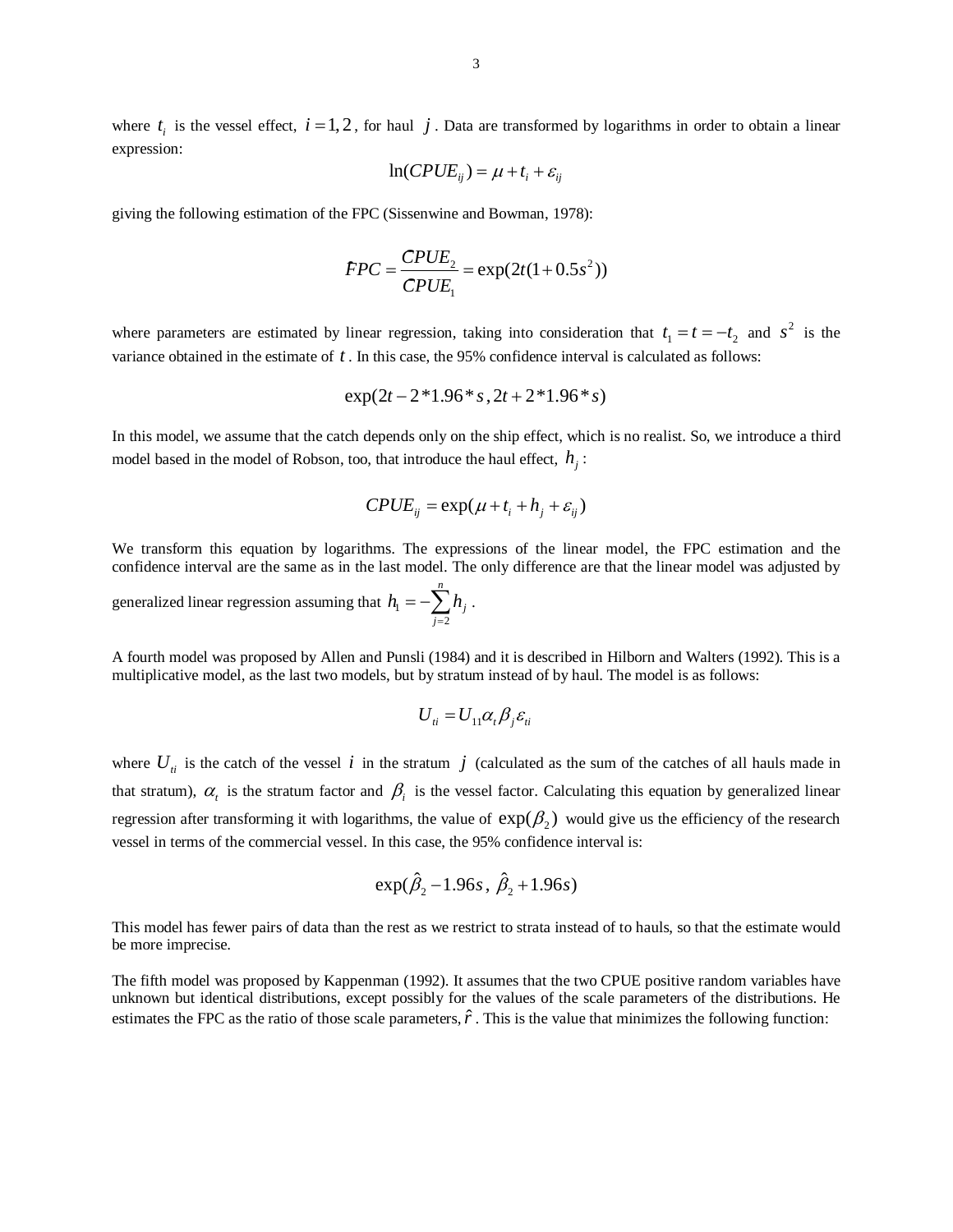$$
g(r) = \left(\frac{2n}{2n-1}\right)^2 \left[ \sum_{i=1}^n \left( x_i^d - \frac{\sum_{i=1}^n x_i^d + r^d \sum_{j=1}^n y_j^d}{2n} \right)^2 + r^{2d} \sum_{j=1}^n \left( y_j^d - \frac{\sum_{j=1}^n y_j^d + \frac{\sum_{i=1}^n x_i^d}{r^d}}{2n} \right)^2 \right] -
$$

$$
-\left(\frac{n}{n-1}\right)^2 \sum_{i=1}^n \left(x_i^d - \frac{\sum_{i=1}^n x_i^d}{n}\right)^2 - \left(\frac{n}{n-1}\right)^2 \sum_{j=1}^n \left(y_j^d - \frac{\sum_{j=1}^n y_j^d}{n}\right)^2 r^{2d}
$$

where d satisfies the following equation:

$$
\frac{2n}{d} + u - \frac{1}{w} \left( \sum_{i=1}^{n} x_i^{2d} \ln x_i - v \sum_{i=1}^{n} x_i^{d} \ln x_i + q^2 \sum_{i=1}^{n} y_i^{2d} \ln y_i - vq \sum_{i=1}^{n} y_i^{d} \ln y_i \right) = 0
$$

where:

$$
u = \sum_{i=1}^{n} \ln x_i + \sum_{i=1}^{n} \ln y_i
$$
\n
$$
p = \frac{1}{2} \sum_{i=1}^{n} y_i^{2d} - \frac{1}{4n} \left( \sum_{i=1}^{n} y_i^{d} \right)^2
$$
\n
$$
v = \frac{\sum_{i=1}^{n} x_i^{d} + q \sum_{i=1}^{n} y_i^{d}}{2n}
$$
\n
$$
w = \frac{1}{2n} \left( \sum_{i=1}^{n} (x_i^{d} - v)^2 + \sum_{i=1}^{n} (q y_i^{d} - v)^2 \right)
$$
\n
$$
t = \frac{1}{4n} \left( \sum_{i=1}^{n} x_i^{d} \right)^2 - \frac{1}{2} \sum_{i=1}^{n} x_i^{2d}
$$
\n
$$
q = \frac{\sqrt{-4pt}}{2p}
$$

This was programmed in Visual Basic *regula falsi* in order to be able to calculate these equations. *Regula falsi* is an iterative method estimating roots of functions. To calculate  $\hat{d}$  , this method was applied directly and, to find  $\hat{r}$  , the derivate of the function was calculated as 0, this was found to be, in fact, a minimum.

The confidence interval for this case was estimated by Bootstrap (Efron, 1979). Two interval were adjusted, the normal and the percentile. Calculations were developed with a program designed in Visual Basic, performing 100 sub-samples by re-sampling with replacement. The formula of the intervals for a signification level of  $\alpha = 0.05$ are as follows: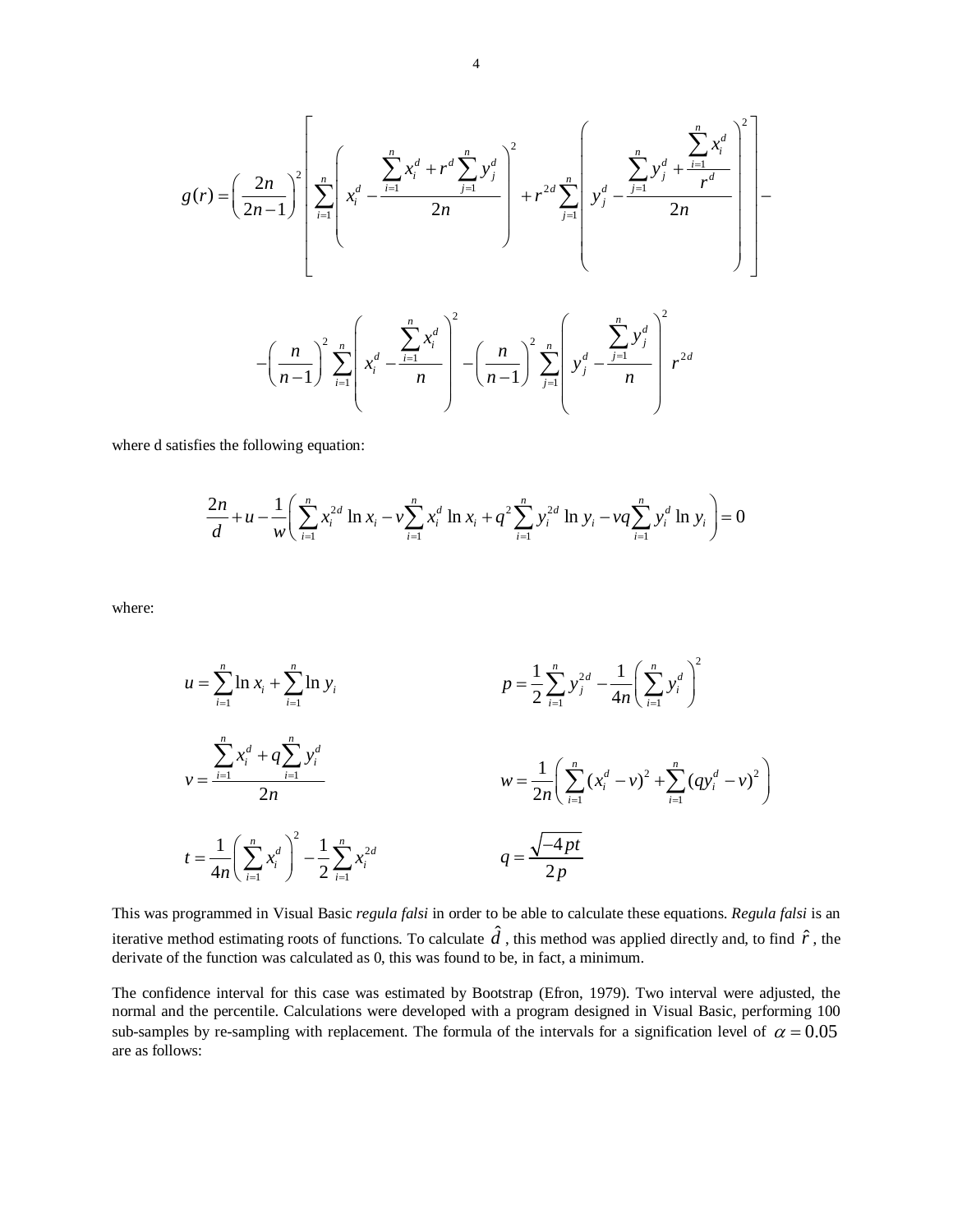Normal:  $\left(\hat{r} - \frac{s}{\sqrt{r}}\right) 1.96, \, \hat{r} + \frac{s}{\sqrt{r}} 1.96$ *m m*  $\left(\hat{r} - \frac{s}{\sqrt{m}} 1.96, \ \hat{r} + \frac{s}{\sqrt{m}} 1.96\right)$ 

Percentile:  $\left(\hat{r} - \frac{s}{\sqrt{2}} y_{0.975}, \hat{r} + \frac{s}{\sqrt{2}} y_{0.025}\right)$  $m \sim 0.975$   $\sqrt{m}$  $\left(\hat{r} - \frac{s}{\sqrt{m}} y_{0.975}, \ \hat{r} + \frac{s}{\sqrt{m}} y_{0.025}\right)$ 

where *m* is the number of re-samplings, *s* is the standard deviation of the re-samplings and  $y_\alpha$  is the  $\alpha^{\mu}$ quantile of the Bootstrap statistics distribution.

The last model was proposed by Warren (1997) and applied to convert length distribution from C/V *Playa de Menduíña* series into R/V *Vizconde de Eza* series (Paz *et al.*, 2002). The model is as follows:

$$
Ratio = \alpha l^{\beta} e^{\gamma l}
$$

where:

$$
Ratio = \frac{Campelen catch}{Pedreira catch}
$$

*l* is the length

 $\alpha$ ,  $\beta$ ,  $\gamma$  are the parameters to be estimated

For adjustment, the curve is transformed by logarithms and the parameters are calculated by linear regression. The confidence interval for a 95% confidence level is as follows:

$$
\exp\left(\ln Ratio - t_{0.025, n-p-1} s \sqrt{X'\left(X'X\right)^{-1} X}, \ln Ratio + t_{0.025, n-p-1} s \sqrt{X'\left(X'X\right)^{-1} X}\right)
$$

where  $t_{0.025, n-p-1}$  is the 97.5<sup>th</sup> quantile of a Student's *t* distribution with  $n-p-1$  degrees of freedom, *n* is the total number of data, *p* is the number of parameters (3 in this case), *s* is the standard deviation of the fit, and *X* is the regression matrix formed by the independent variables which, in this case, are  $\ln(l)$  and *l*.

For this paper, we considerate American plaice catches in the calibration experience of May 2001. In total, there were 90 pairs of effective hauls. Only in one of this paired hauls the catches of the two vessels was zero, so all the data was included to adjust models 1, 2 and 3. In four hauls, the catch of some of the ships was cero, so it can't be used in Kappenman model. Also, the two ships prospected together 26 hauls; two of them had catch cero for some of the ships, so in model 4 we only included 24 paired data.

## **Results**

The results of the adjustments with their respective confidence intervals are presented in Table 1. Figure 1 illustrates the corresponding values.

Model 6, unlike the other five ones, takes into account the length distributions. Calculations were made in a previous study based on data of 55 length classes (*Paz et al.*, 2002). Since the regression did a poor fit on extreme lengths, the following adjustment for four length classes was made: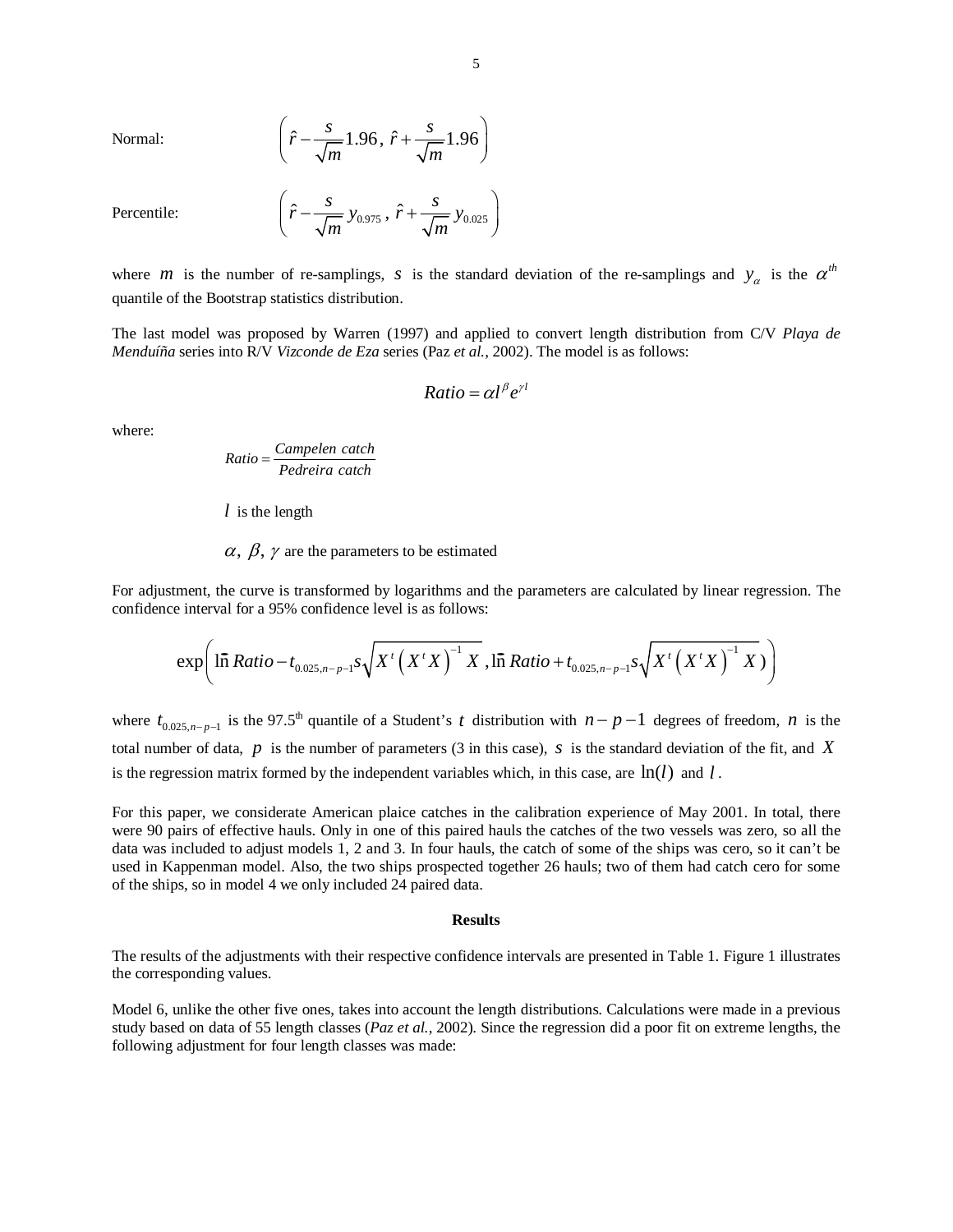For  $l \le 12$ : FPC = 9 For  $13 \le l \le 21$ : FPC = 0.63 For  $22 \le l \le 51$ : FPC = exp(13.3892+0.1521 *l* -5.7222 *L* n(*l*)) For  $52 \le l$  : FPC = 0.4

In order to compare this model with the other five, it was considerate de FPC corresponding to the modal length of American plaice, that it was 22 cm. The confidence interval was calculated for this length, too.

Kappenman model is the one which have least error which a normal interval, continued closely by the ratio model. Both models provide a very similar FPC estimation (Kappenman = 0.28343453, Ratio = 0.28106522). The following model in terms of precision, however, is the third model (generalized linear regression by haul), and its estimation is bigger than the last ones (0.34181895), although this is approximately in the same scale.

The worst is the fourth model, generalized linear regression by stratum. This is certainly due to the fact that the number of data used was far less, so there is less precision in the calculations.

In this result, it is evident that two models, ratios of CPUEs and Kappenman, obtain a lower estimation of the FPC than the other four models. So, we can do two classes of estimations. To represent each one, we choose an estimation for each class in terms of low variance. So, for represent the first class, the Kappenman's estimation was choosen, and for the second class we select the third model's estimation. With these two estimations, the original C/V *Playa de Menduíña* catches and their transformed estimations were represented in Table 2 and in Fig. 2 for period 1995-2000. For years 2001-2002, the original R/V *Vizconde de Eza* catches were shown.

With all the different models tested, similar values were obtained for American plaice FPC estimation. In all cases, the C/V *Playa de Menduíña* with the *Pedreira* net proved to be much more efficient than the R/V *Vizconde de Eza*  with the *Campelen* net, in the order of some 3 times better. These results were foreseeable on the shape of the nets in terms of previous experiences (Warren, 1997; Walsh *et al.*, 2001; Román *et al.*, 2001; Paz *et al.*, 2002).

In this case, the Kappenman model results less imprecise and it permits to calculate the biomass with the lower error.

#### **References**

- Allen, R. and R. Punsli (1984): Catch rates as indices of abundance of yellowtail tuna, *Thunnus Albaraces*, in the eastern Pacific Ocean. *Inter-Am. Trop. Tuna Comm. Bull*., **18**(4).
- Cochran, W.G. (1977): Sampling techniques. Wiley, New York: 428 p.
- Efron, B. (1979): Bootstrap methods: another look at the jack-knife. *Ann. Stat*., **7**: 1-26
- Gulland, J. A.(1956): On the fishing effort in English demersal fisheries. *Minist. Agric. Fish. Food Invest. Ser II*, **20**(5): 41 p.
- Hilborn, R. and C. J. Walters (1992): Quantitative fisheries stock assessment. Choice, dynamics and uncertainty. Chapman and Hall, New York: 570 p.
- Kappenman, R. F. (1992): Robust estimation of the ratio of scale parameters for positive random variables. *Commun. Statist.-Therory Meth*., **21**(10): 2983-2996.
- Munro, P. (1998): A decision rule based on the mean square error for connecting relative fishing power differences in trawl survey data. *Fish. Bull*., **96**: 538-546.
- Paz, X., D. González Troncoso and P. Durán Muñoz (2002): Comparative exercise between the C/V *Playa de Menduíña* and the R/V *Vizconde de Eza* in the NAFO Divisions 3NO in May 2001. *NAFO SCR Doc.*, No. 5, Serial No. N4603, 25 p.
- Robson, D. S. (1966): Estimation of the relative fishing power of individual ships. *Res. Bull. Int. Comm. N. W. Atl. Fish*., **3**: 5-14
- Román, E., X. Paz and p. Durán Muñoz (2001): Comparative fishing between the R/V *Wilfred Templeman* and the C/V *Playa de Menduíña* in the NAFO Divisions 3NO in May 2001. *NAFO SCR Doc*., No. 69, Serial No. N4447, 14 p.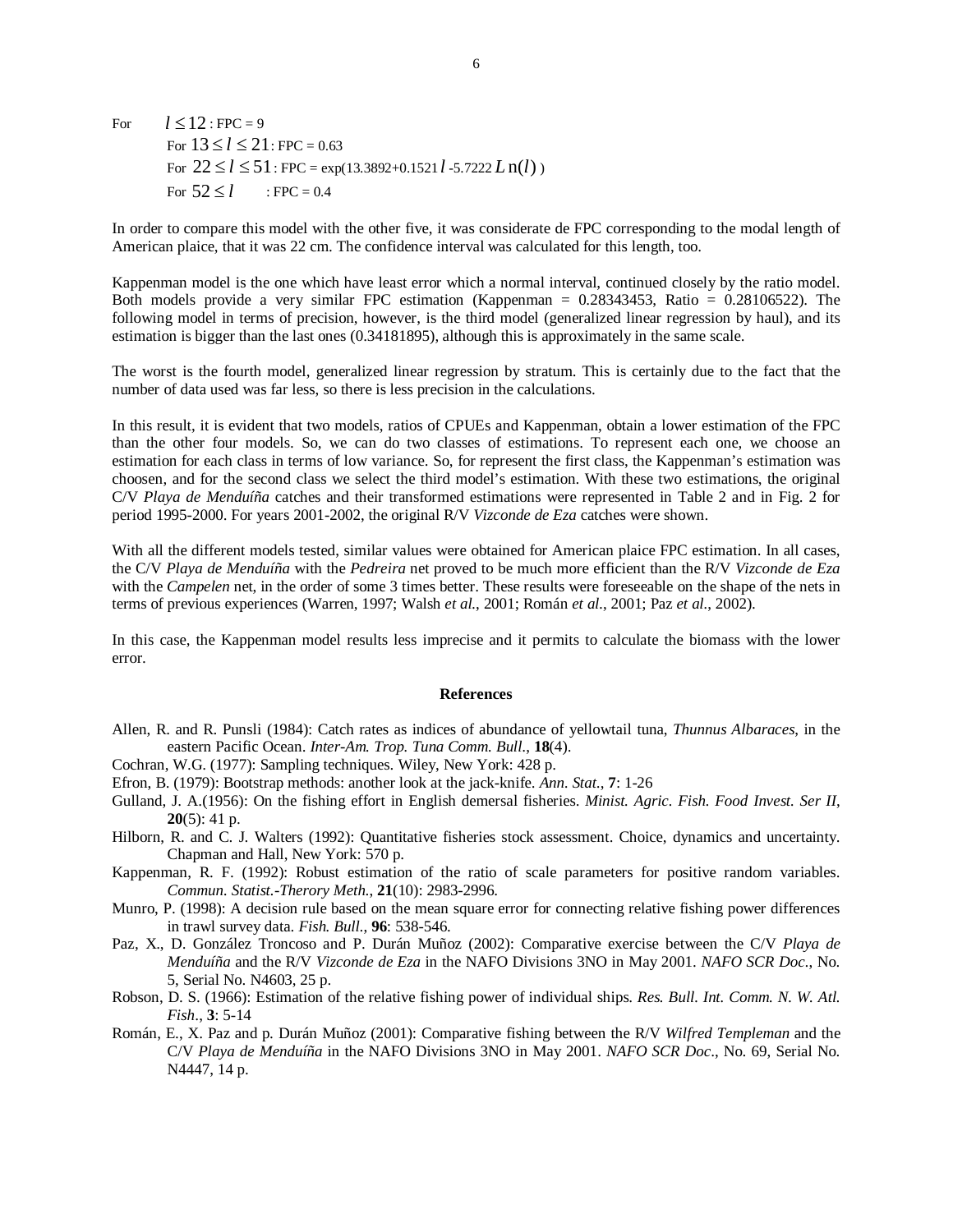Salthaug, A. and O. R. Godø (2001): Standardization of commercial *CPUE Fish. Res*., **49**: 271-281.

- Sissenwine, M. P. and E. W. Bowman (1978): An analysis of some factors affecting the catchability pf fish by bottom trawls. *ICNAF Res. Bull*., **13**: 81-97
- Walsh, S. J., Xabier Paz and Pablo Durán (2001): A preliminary investigation of the efficiency of Canadian and Spanish survey trawls on the Southern Grand Bank. *NAFO SCR Doc*., No. 74, Serial No. N4453, 16 p.
- Warren, W. G. (1997): Report on the comparative fishing trial between the *Gadus Atlantica* and *Teleost*. *NAFO Sci. Coun. Studies*, **29**: 81-92
- Wilderbuer, T. K., R. F. Kappenman and D. R. Gunderson (1998): Analysis of fishing factor estimates from a trawl comparison experiment. *N. Am. J. Fish. Manage*, **18**: 11-18

Table 1. Results of the different models applied for American plaice. Corresponding correction factor values and 95% confidence intervals. N is the number of paired hauls from the comparative trawling experiment.

| Method                 | N  | FPC.       | CI(95%)       | 1/FPC  | CI Length |
|------------------------|----|------------|---------------|--------|-----------|
|                        |    |            |               |        |           |
| Ratio of mean CPUE     | 90 | 0.28106522 | 0.2496-0.3122 | 3.5579 | 0.0622    |
| LM                     | 90 | 0.33824967 | 0.1924-0.6086 | 2.9564 | 0.4162    |
| GLM by haul            | 90 | 0.34181895 | 0.2884-0.4059 | 2.9255 | 0.1175    |
| GLM by stratum         | 24 | 0.37084652 | 0.1754-0.7839 | 2.6965 | 0.6085    |
| Kappenman (normal)     | 86 | 0.28343453 | 0.2637-0.3105 | 3.5282 | 0.0468    |
| Kappenman (percentile) | 86 | 0.28343453 | 0.2065-0.4577 | 3.5282 | 0.2512    |
| Length model           | 55 | 0.38614400 | 0.3295-0.4525 | 2.8681 | 0.1230    |

Table 2. Original and transformed biomass (tons) by the different methods for the C/V *Playa de Menduíña*. Data for the year 2002 are the original for the R/V *Vizconde de Eza*. Spanish Spring Survey on NAFO Div. 3NO: 1995-2002.

| Year           | 1995     | 1996      | 1997     | 1998      | 1999      | 2000      | 2001      | 2002     |
|----------------|----------|-----------|----------|-----------|-----------|-----------|-----------|----------|
|                |          |           |          |           |           |           |           |          |
| Original       | 54183.18 | 119437.99 | 70198.54 | 227166.64 | 353800.26 | 492052.59 | 387012.38 |          |
| Means Ratio    | 15229.01 | 33569.87  | 19730.37 | 63848.64  | 99440.95  | 138298.87 | 108775.72 | 69497.72 |
| LM             | 18327.44 | 40399.86  | 23744.63 | 76839.04  | 119672.82 | 166436.63 | 130906.81 | 69497.72 |
| GLM by haul    | 18520.84 | 40826.17  | 13995.19 | 77649.86  | 120935.63 | 168192.90 | 132288.16 | 69497.72 |
| GLM by stratum | 20093.64 | 44293.16  | 26032.88 | 84243.96  | 131205.59 | 182475.99 | 143522.19 | 69497.72 |
| Kappenman      | 15357.38 | 33852.85  | 19896.69 | 64386.87  | 100279.21 | 139464.69 | 109692.67 | 69497.72 |
| Length model   | 20922.51 | 46120.26  | 27106.74 | 87719.03  | 136617.85 | 190003.15 | 149442.51 | 69497.72 |